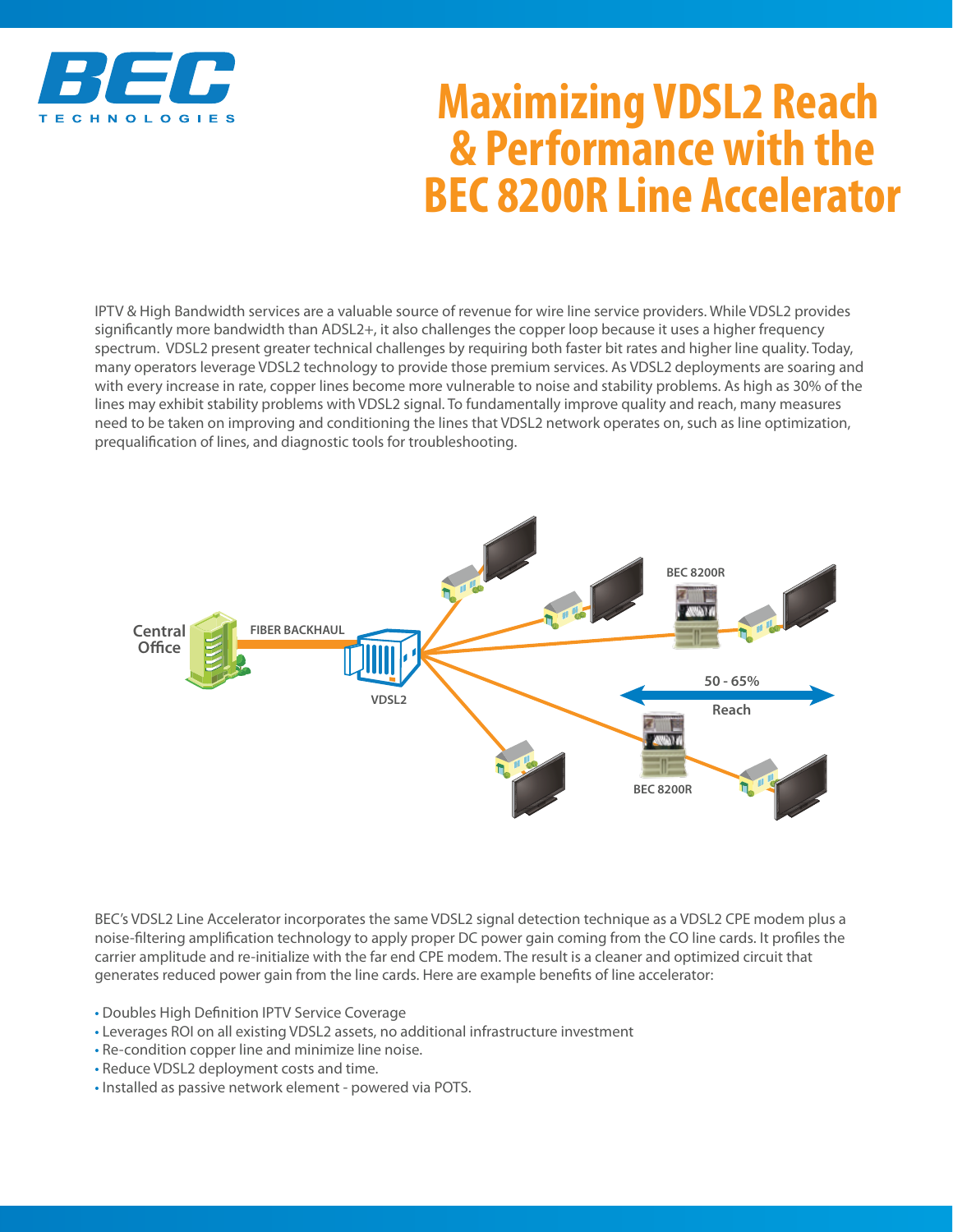

The BEC VDSL2 Line Accelerator can be installed midway between the CO lines cards and router or modem at customer premise end. It can be powered via POTS 48V~96V by a power feeder from the customer's network closet or from the telco's central office. A recommended deployment diagram is shown: